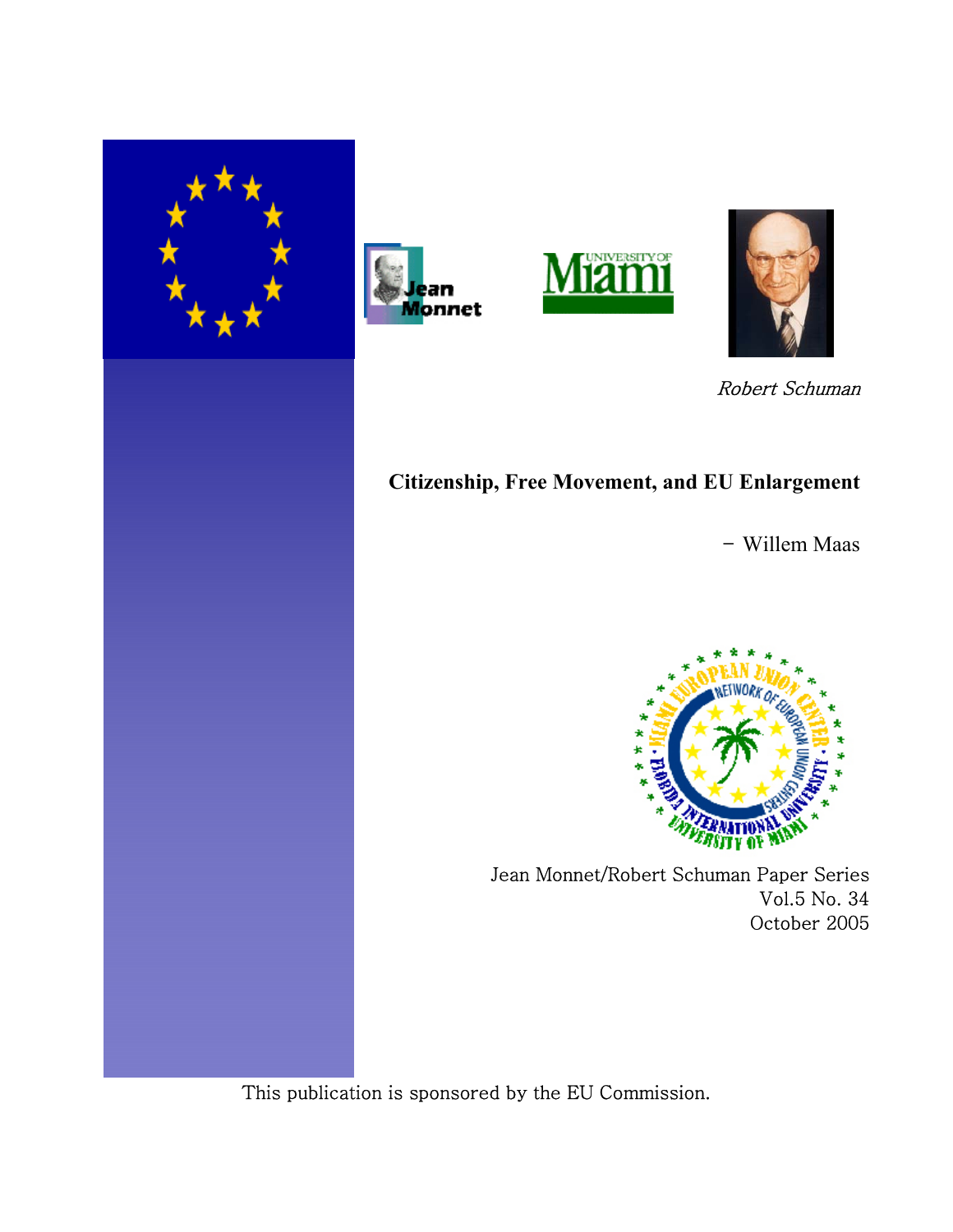## **The Jean Monnet/Robert Schuman Paper Series**

The Jean Monnet/Robert Schuman Paper Series is produced by the Jean Monnet Chair of the University of Miami, in cooperation with the Miami European Union Center.

These monographic papers analyze ongoing developments within the European Union as well as recent trends which influence the EU's relationship with the rest of the world. Broad themes include, but are not limited to:

- ♦ EU Enlargement
- ♦ The Evolution of the Constitutional Process
- ♦ The EU as a Global Player
- ♦ Comparative Regionalisms
- ♦ The Trans-Atlantic Agenda
- ♦ EU-Latin American Relations
- ♦ Economic issues
- ♦ Governance
- ♦ The EU and its Citizens
- ♦ EU Law

As the process of European integration evolves further, the Jean Monnet/Robert Schuman Papers is intended to provide current analyses on a wide range of issues relevant to the EU. The overall purpose of the monographic papers is to contribute to a better understanding of the unique nature of the EU and the significance of its role in the world.

Miami European Union Center **Jean Monnet Chair Staff:** University of Miami Joaquín Roy (Director) 1000 Memorial Drive Wendy Grenade (Editor) Fax: (305) 284 4406 E-Mail: [jroy@miami.edu](mailto:jroy@miami.edu)  Web: [www.miami.edu/eucenter](http://www.miami.edu/eucenter)

101 Ferré Building Markus Thiel (Research Assistant) Coral Gables, FL 33124-2231 Eloisa Vladescu (Associate Editor) Phone: 305-284-3266 Larisa Homarac (Research Assistant)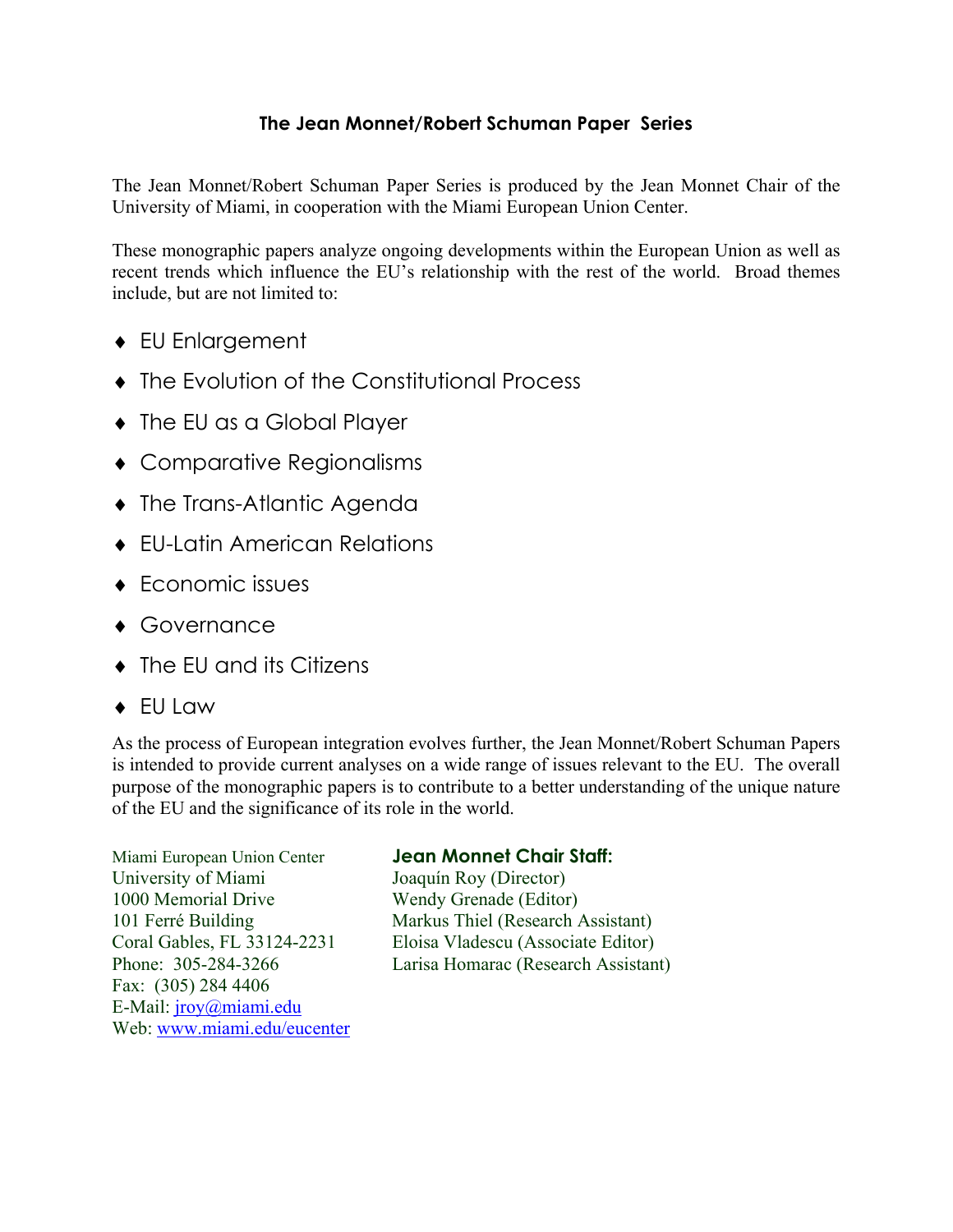$\overline{a}$ 

 $\overline{\phantom{a}}$ 

Willem Maas<sup>\*</sup>

**The Jean Monnet Chair University of Miami Miami, Florida October 2005**

<span id="page-2-0"></span><sup>∗</sup> Willem Maas is Assistant Professor of Politics and European Studies, New York University. He holds a Ph.D. in [Political Science](http://www.yale.edu/polisci/) from Yale [University](http://www.yale.edu/) and previous degrees from Yale, [Universiteit Leiden,](http://www.leiden.edu/) [Université Laval, and](http://www.ulaval.ca/)  the [University of British Columbia](http://www.ubc.ca/). He has been a [Parliamentary Intern,](http://www.pip-psp.org/) worked at institutions including the [Privy](http://www.pco-bcp.gc.ca/aia/) [Council Office](http://www.pco-bcp.gc.ca/aia/) and the [European Commission](http://europa.eu.int/comm/dgs/internal_market/index_en.htm), and was exchange fellow at [Nuffield College,](http://www.nuff.ox.ac.uk/) [Oxford.](http://www.ox.ac.uk/) In his [research](http://homepages.nyu.edu/~wm31/research.htm), Professor Maas focuses on citizenship, European integration, migration, sovereignty, democratic theory, federalism and nationalism. At NYU, he [teaches](http://homepages.nyu.edu/~wm31/teaching.htm) the graduate and undergraduate research seminars in European Studies and graduate courses on comparative European politics (Germany, France, United Kingdom, Italy, Spain, Poland, The Netherlands), European citizenship, and European Union history and politics.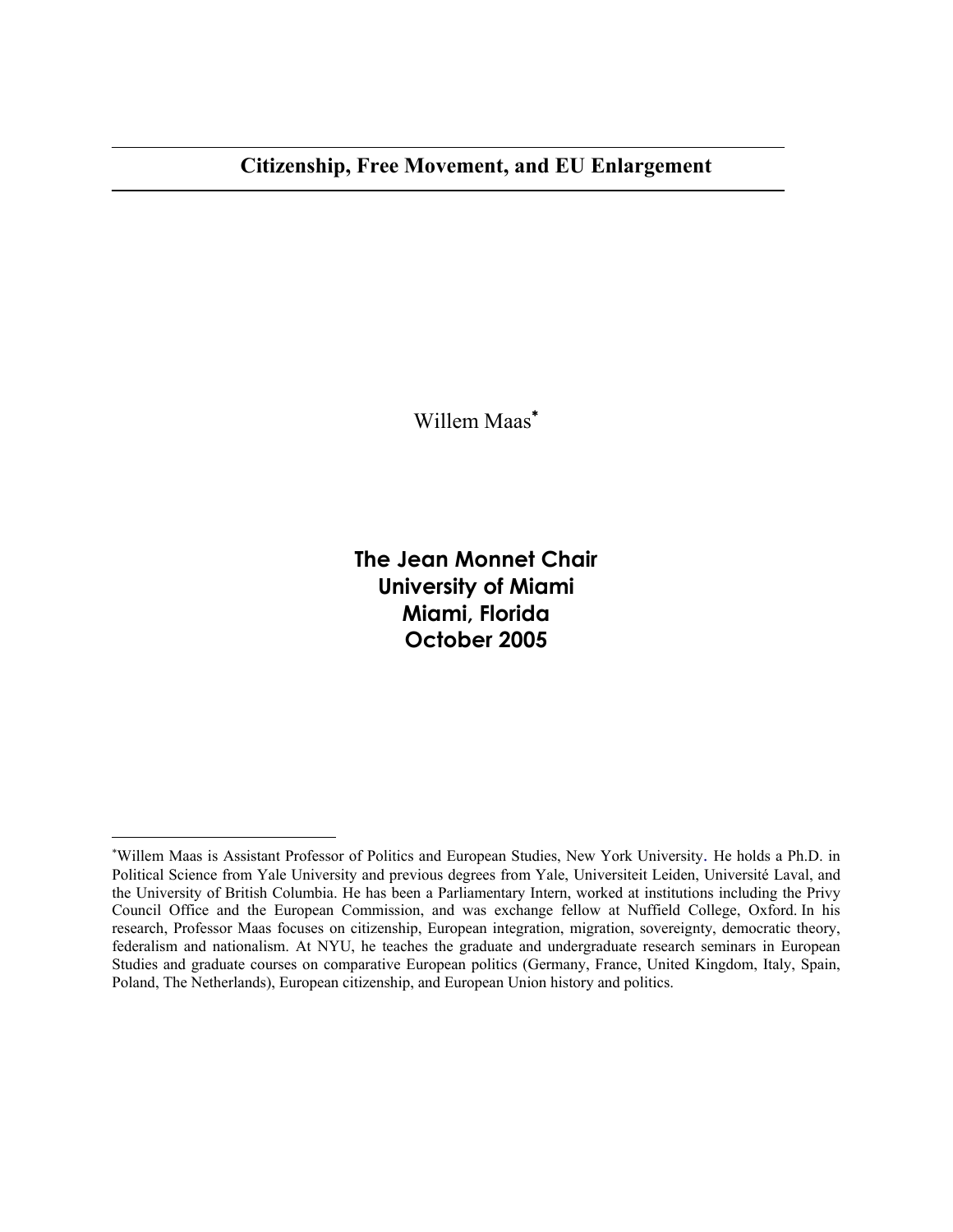*It is not the European Union that is joining the Czech Republic. In other words, we see it as a two way street*. [1](#page-3-1)

- External Relations Commissioner Hans van den Broek, 1996

*This would also be the best limit for our guardians to put on the size of the city. And they should mark off enough land for a city that size and let the rest go… As long as it is willing to* remain one city, it may continue to grow, but it cannot grow beyond that point.<sup>[2](#page-3-2)</sup>

- Plato

#### **Introduction**

<span id="page-3-0"></span> $\overline{a}$ 

The European Union's most significant enlargement admitted ten states in 2004: Cyprus, the Czech Republic, Estonia, Hungary, Latvia, Lithuania, Malta, Poland, Slovakia, and Slovenia. Freedom of movement among all but Malta and Cyprus had for many years been restricted. Laws and policies similar to the Soviet *propiska* (residence permits) system—which placed severe limits on the right to move even between different cities within the Soviet Union, let alone between different Republics—restricted mobility under Communism. For individual citizens in the postcommunist states that joined the Union in 2004, freedom of movement symbolized the "return to Europe" of EU accession. By contrast to the restricted movement that citizens of many of these states had experienced under Communism, EU citizenship promised a right to reside and work anywhere within the territory of the Union. The perceived injustice of the delay in granting free movement rights to Spanish and Portuguese citizens helps explain the support of Spanish and Portuguese political leaders for European citizenship. The transition period for free movement of workers upon the accession of Spain and Portugal was seven years, which was reduced to six years as fears of massive immigration from those countries proved unfounded. Once the language of European citizenship was being widely invoked, it became politically more difficult to distinguish free movement of persons from free movement of goods, services, and capital. Experience with the Spanish and Portuguese accessions in 1986—and German reunification—quashed the objection in the discussions leading to Maastricht that extending mobility rights to all categories of member state nationals would lead to chaos. Yet the enlargement negotiations with the central and eastern European states witnessed a renewal of similar objections.

<sup>Ψ</sup> Prepared for conference on European Union Enlargement, Miami European Union Center, a partnership of Florida International University and the University of Miami, Friday April 22, 2005. This paper draws heavily from the author's book manuscript *Creating European Citizens*. Please email the author to check the proper citation [willem.maas@nyu.edu](mailto:willem.maas@nyu.edu)

<span id="page-3-2"></span><span id="page-3-1"></span><sup>&</sup>lt;sup>1</sup> *Voice of America*, 4 February 1996, http://www.hri.org/news/usa/voa/1996/96-02-04.voa.html.

 <sup>2</sup>  $^{2}$  Plato (1992 [circa 380 BCE]: 423b)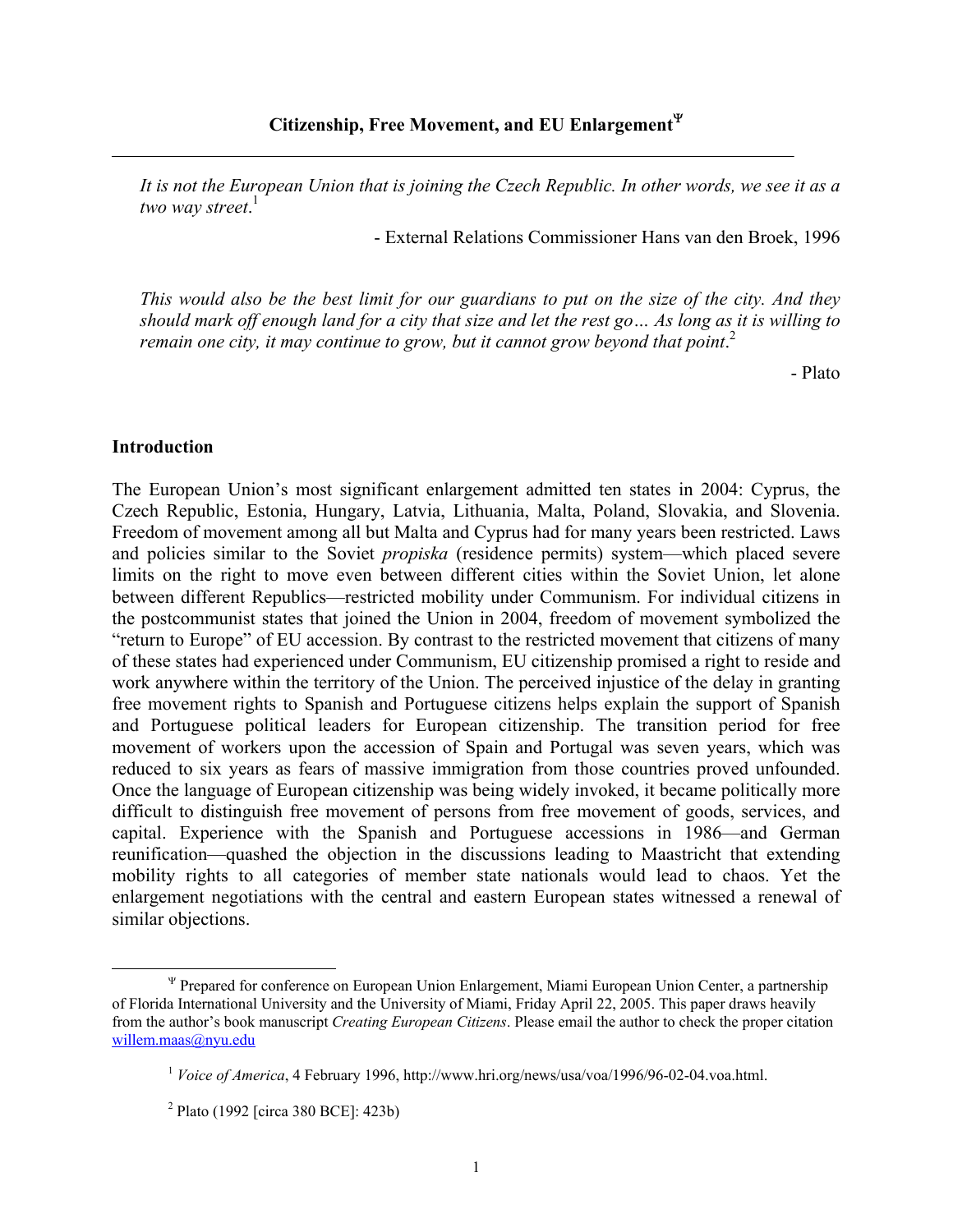There was a significant disjuncture between the existence of EU citizenship and the reality of the accession negotiations, in particular the transition arrangements passed to render enlargement more politically palatable in the existing member states. The negotiations disappointed those who hoped that European integration heralded a gradual move away from a focus on economic integration towards an increasing emphasis on individual rights. Because of largely unfounded fears of mass migration from accession countries to existing member states, full freedom of movement will be introduced only gradually. The addition of new member states with traditions of citizenship that differ from those of the existing member states alters the political dynamics affecting the future development of EU citizenship.

### **Consequences of Free Movement for Enlargement**

All three Copenhagen criteria—the criteria formulated by the member states at the Copenhagen summit in June 1993 by which the membership applications of candidate states are judged affect freedom of movement. The first criterion—that EU member states must have stable institutions guaranteeing democracy, the rule of law, human rights, and respect for and protection of minorities—affects free movement most notably in the area of human rights and protection of minorities. The second criterion—the existence of a functioning market economy and the capacity to cope with competitive pressure and market forces within the EU—means examining an accession state's ability to deal with immigrant workers from other EU member states. The third criterion—the ability of a candidate state to take on the obligations of membership, most notably by transposing and applying the entire corpus of EU legislation known as the *acquis communautaire*—affects the entire legal framework, and thus the existing provisions for free movement.

As a consequence of their gradual development, European free movement rights categorize individuals by personal attributes and economic activity. Thus, for example, students, retirees, and professionals are covered by different pieces of legislation, which obfuscates the similarities in their rights. Even within the category of free movement of employed persons, an individual can be covered by one of five different regulatory frameworks. Self-employed workers exercise freedom of establishment when they move to another country to work; they are covered under cross-border provision of services when they continue to reside in their home country while providing services abroad. Employees are frontier workers if they work for a company that is not located in the same country as their residence; they are migrant workers if they move to another country to work for a foreign company; and they are posted workers if their home-country company sends them to work abroad. This separation of rights into different categories has struck some as odd and in need of change, particularly since the introduction of EU citizenship. Thus the 1998 High Level Panel argued that the "piecemeal development of EU rights on free movement of people [is] no longer consistent with the all-embracing status of European citizen created by the Treaty of Maastricht."<sup>3</sup>

A significant difference between free movement and other issues is that the former is a central component of EU citizenship while the latter are not. EU citizenship confers the right of entry and residence to all citizens of member states. As an individual right, if EU citizenship is to be taken seriously, it must be respected by all member state governments. In theory, then, all

<span id="page-4-0"></span> $\overline{\phantom{a}}$ <sup>3</sup> Veil and Commission of the European Communities (1998).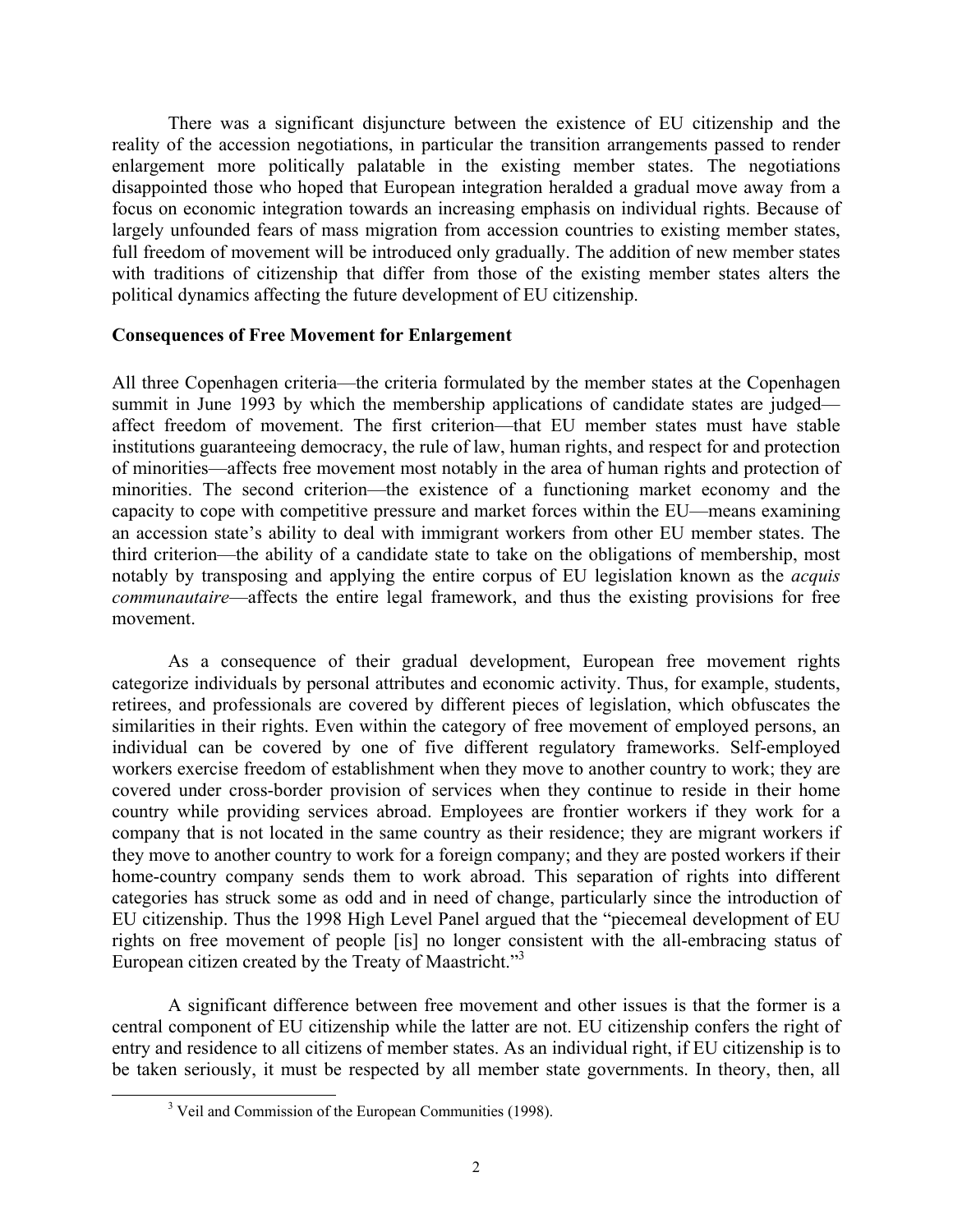citizens of new member states should have gained residency rights throughout the EU and all citizens of existing member states should have gained the right to move into the territory of the new member states when these states acceded to the EU. But this was not the case. Official documents relating to European enlargement scrupulously avoided mention of EU citizenship. Instead, the accession and enlargement debates focused on the four freedoms: free movement of goods, capital, services, and persons.

Negotiations concerning free movement of goods proceeded very smoothly compared with the politically sensitive discussions regarding free movement of persons. In much the same way, free movement of goods had been guaranteed in the Treaty of Rome, while free movement of persons (rather than simply of workers) was fully achieved only after years of debate, with its recent implementation as a right of EU citizenship. The free movement of capital was more politically contested than free movement of goods, particularly on the question of the acquisition of secondary residences. Recognizing the "high political sensitivity" of this issue, the Commission proposed granting certain candidate countries a seven-year transitional period for the purchase by citizens of other EU member states of agricultural and forestry land, and a fiveyear transitional period for the purchase of secondary residences.<sup>4</sup> Certain individuals, such as self-employed farmers who wished to establish themselves and reside in the future new member states, were not covered by the proposal. But rather than declaring that the right of establishment and the freedom to provide services are fundamental freedoms for EU citizens, the Commission simply asserted that the exemptions would protect "integrity of the single market."<sup>[5](#page-5-1)</sup> Under the right of establishment, any self-employed individual, along with his or her family, can move anywhere in the Union to establish a business. Thus, for example, a Polish citizen can move to Berlin or London as an independent contractor. Unlike free movement of workers, the right of establishment and the freedom to provide services have always been effective immediately upon accession.

Of the four freedoms, the free movement of persons was the most hotly contested. This is evident from the timeline for the negotiations on the various chapters of the *acquis*: free movement of persons was left until the end. The negotiators relied on economic reasoning, and offered transitional arrangements to assuage those worried about workers from the candidate accession countries migrating to the existing EU member states. In April 2001, the Commission proposed phasing in full rights for the free movement of workers for all new member states other than Cyprus and Malta, acknowledging that the "aim of this proposal is to meet concerns where they arise and where they are justified, while allowing for mobility of workers," and that instituting a transition period rather than immediately recognizing free movement rights would "ensure the widest possible public acceptance of enlargement." $\delta$  During a general transition period of five years, member states would continue to operate their own national measures on accepting workers from the new member states. After no more than two years, the Commission

<span id="page-5-0"></span> $\overline{a}$ <sup>4</sup>The proposed transitional period on agricultural and forestry land applies to Hungary, the Czech Republic, Poland, Slovakia, and Bulgaria; for secondary residences to Hungary, the Czech Republic and Poland. Cyprus was granted a transitional period of 5 years for the acquisition of secondary residences, while Estonia, Slovenia, and Lithuania did not request transitional periods.

<span id="page-5-1"></span> <sup>5</sup>  $5$  Commission of the European Communities (2001a).

<span id="page-5-2"></span> <sup>6</sup>  $6$  Commission of the European Communities (2001c).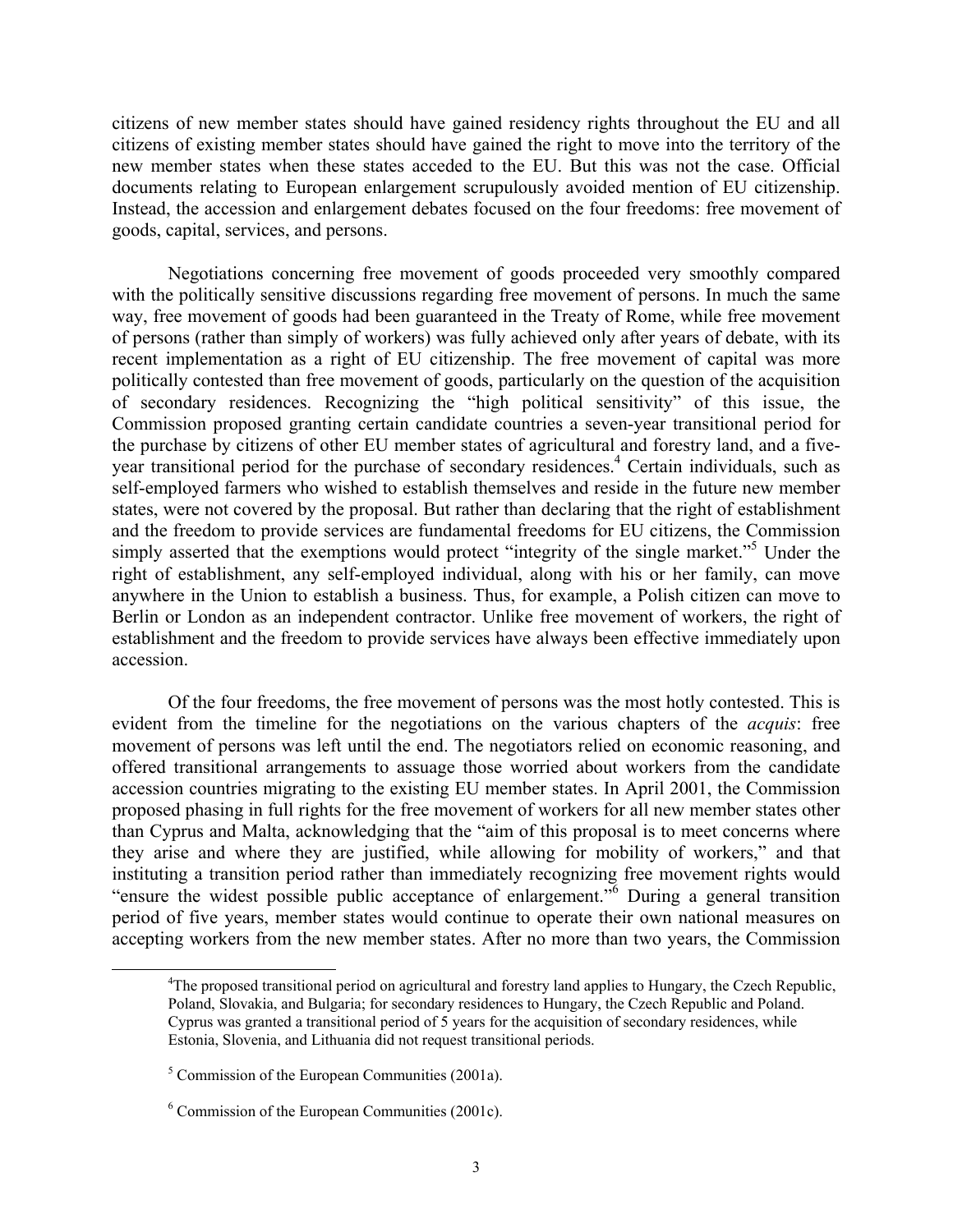would conduct a review on the basis of which the Council, following consultation with the Parliament, could unanimously decide to shorten or lift the transition period. Another review could be requested by any member state, existing or new, with a view to further relaxation of controls. If any member state experienced serious disturbances in its labor market, it could maintain its national provisions for a further two years, meaning that full free movement rights for workers could take as long as seven years to take effect.

The perceived necessity of these transition periods was curious. Before the 2004 enlargement, approximately 300,000 nationals of candidate countries were legally employed in the EU. They accounted for just 0.2% of the total EU workforce, and roughly 6% of the 5.3 million EU workers who were not EU citizens. In Austria, which had the highest share of workers from candidate countries, they accounted for 1.2% of the workforce; in Germany, 0.4%. Seven out of every ten accession state workers lived in Germany and Austria, but even in these two countries they represented only about 10% of all workers from outside the Union. There were also an estimated 600,000 undocumented workers and migrants from the candidate countries living in the EU.<sup>[7](#page-6-0)</sup> Most studies predicted that few people would move from the new member states to the existing ones after enlargement, and the bilateral migration arrangements between candidate and existing member states were often not fully utilized: there were already more spaces for workers from candidate states to move to existing member states than there were workers willing to move.<sup>[8](#page-6-1)</sup> Yet, despite the existence of EU citizenship, domestic political concerns trumped European rights. In the months preceding accession in May 2004, every member state except Ireland and the UK had decided to restrict access to its labor market, while Ireland and the UK restricted access to social benefits for citizens from the new member states. Proponents of transitional arrangements—primarily the governments of Germany and Austria pointed to precedent for support. The accessions of Greece in 1981 and of Spain and Portugal in 1986 had indeed featured transitional arrangements, but the 1995 accessions of Austria, Sweden, and Finland had not. Citizens of those states became EU citizens upon accession and immediately enjoyed the full range of rights of EU citizenship. In fact, they had previously enjoyed free movement rights under EEA agreements.

The focus on transitional arrangements was oddly incomplete: the transition covered only workers seeking employment with a company from an existing member state. Workers posted abroad by their companies, independent contractors seeking to relocate to the existing member states, and independent contractors wishing to provide services in the existing member states were not covered. Indeed, anyone not seeking employment from an existing member state company gained rights of residence immediately upon accession. This fit with precedent. Even in the accession of Spain and Portugal, the provision of services and the right of establishment of self-employed persons was not subject to transition periods.

Nevertheless, the European Parliament urged the introduction of transition periods in "regions where workers are likely to commute across borders," in order to "secure an urgently needed socially sustainable integration process."<sup>[9](#page-6-2)</sup> By contrast, Internal Market Commissioner

<span id="page-6-0"></span> <sup>7</sup>  $\sigma$  Commission of the European Communities (2001d: 29).

<span id="page-6-2"></span><span id="page-6-1"></span> <sup>8</sup> Commission of the European Communities (2001e) De la Porte (2001: 11).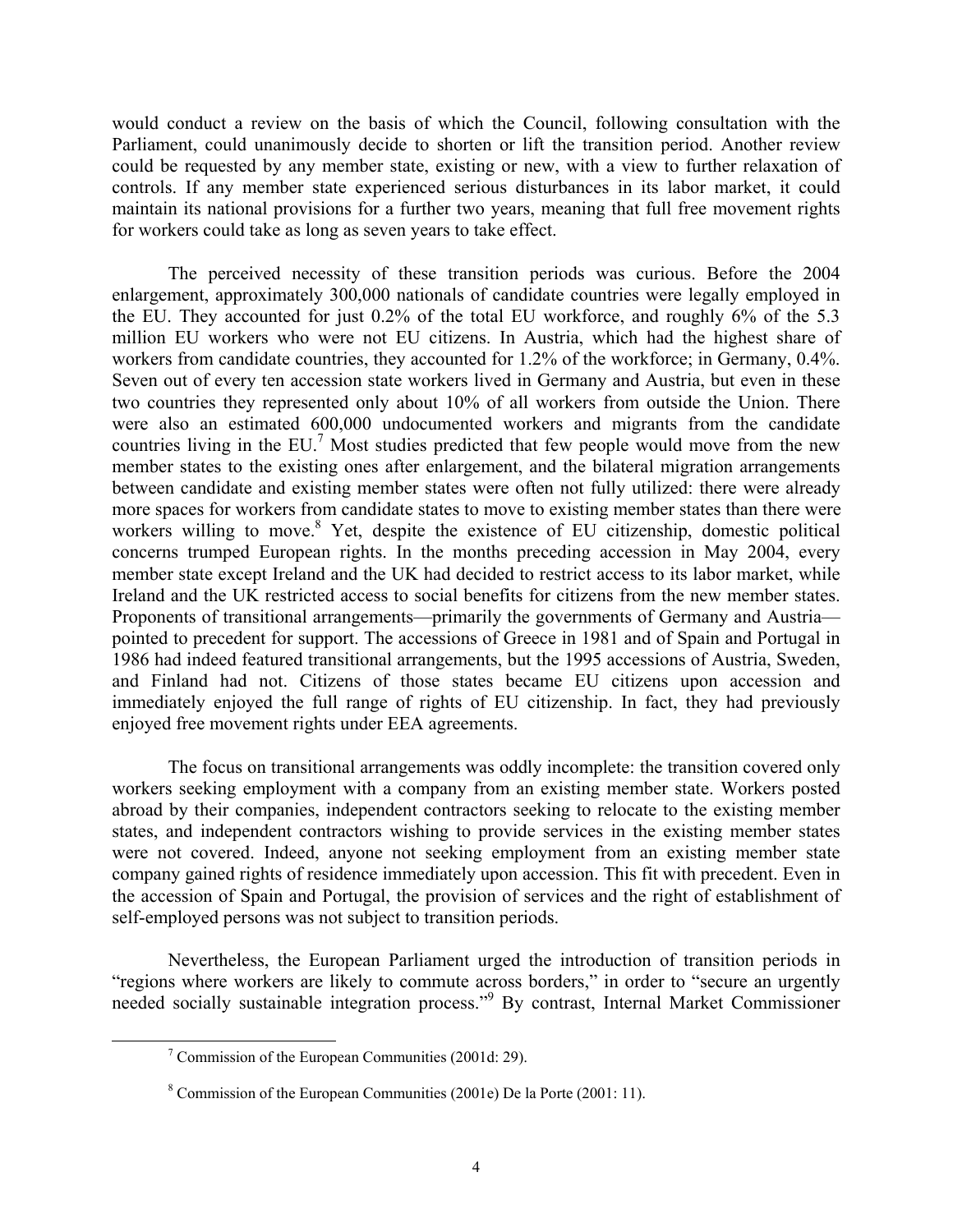Frits Bolkestein argued that "in a healthy economy it is better to prepare for competition than to erect new barriers. After all, the freedom of people to move is a central pillar of the single market."<sup>10</sup> Rather than justifying freedom of movement in terms of European citizenship, Bolkestein, like most opponents of transitional arrangements, reverted to an economic logic.

Domestic politics explains the opposition to granting full free movement rights immediately upon accession. In Austria, anti-immigration rhetoric had recently increased and was invoked by Euroskeptics and others to argue against EU enlargement. Fears of waves of economically disadvantaged easterners flooding over the borders once they were lowered aqueous metaphors are common in immigration fears—were present in other member states as well. For example, the Dansk Folkeparti (Danish People's Party), a populist party with an antiimmigration platform, regularly campaigns against free movement. It won twelve percent of the vote in 2001, becoming the third largest party in Denmark. Several years earlier, a poster for the "No" campaign against the Amsterdam Treaty warned about the coming enlargement: "Welcome to 40 million Poles in the EU."<sup>11</sup> In Germany, some businesses and unions and opposed admitting workers from candidate accession states because they feared competition from lower wage laborers. Yet it would seem more logical for German firms to demand transition periods for Polish firms (right of establishment) which might compete with them rather than workers (freedom of movement) that they could hire for lower wages than their current workforce.

The key exception to freedom of movement for individuals applied to people needing public assistance. The fact that social welfare arrangements differ in the candidate accession states as well as in the existing member states led some to revive the worry that freedom of movement between the existing member states and the accession states would lead to "social dumping," whereby companies move to the countries with the lowest wages and least regulated labor standards. But an erosion of standards of welfare provision in the more established EU member states appears unlikely. Indeed the Europe Agreements signed with the candidate accession states appeared to lead to a race to the top rather than a race to the bottom in terms of the benefits provided under national social services regimes.<sup>[12](#page-7-2)</sup>

#### **Minority Rights**

Migrations are problematic for prevailing theories of citizenship, which generally assume a fixed political community whose members reside within one state's territory and possess ties of citizenship to one and only one sovereign. This "territorial assumption" leads many to regard migrations as one-time events in which immigrants move to a new country to remain there for the rest of their lives.<sup>13</sup> The assumption that citizenship refers to a bounded, stable, and exclusive

<span id="page-7-3"></span><sup>13</sup> Elkins (1995).

 <sup>9</sup> European Parliament (2001b) at point 35.

<span id="page-7-0"></span> $10Bolkestein (2000)$ .

<span id="page-7-1"></span><sup>&</sup>lt;sup>11</sup>Stephen Bates, "Sceptical Danes eye EU exit door. Immigration fears are dominating Denmark's poll on Amsterdam," *The Guardian*, 23 May 1998, p.20.

<span id="page-7-2"></span> $12$  De la Porte (2001: 10).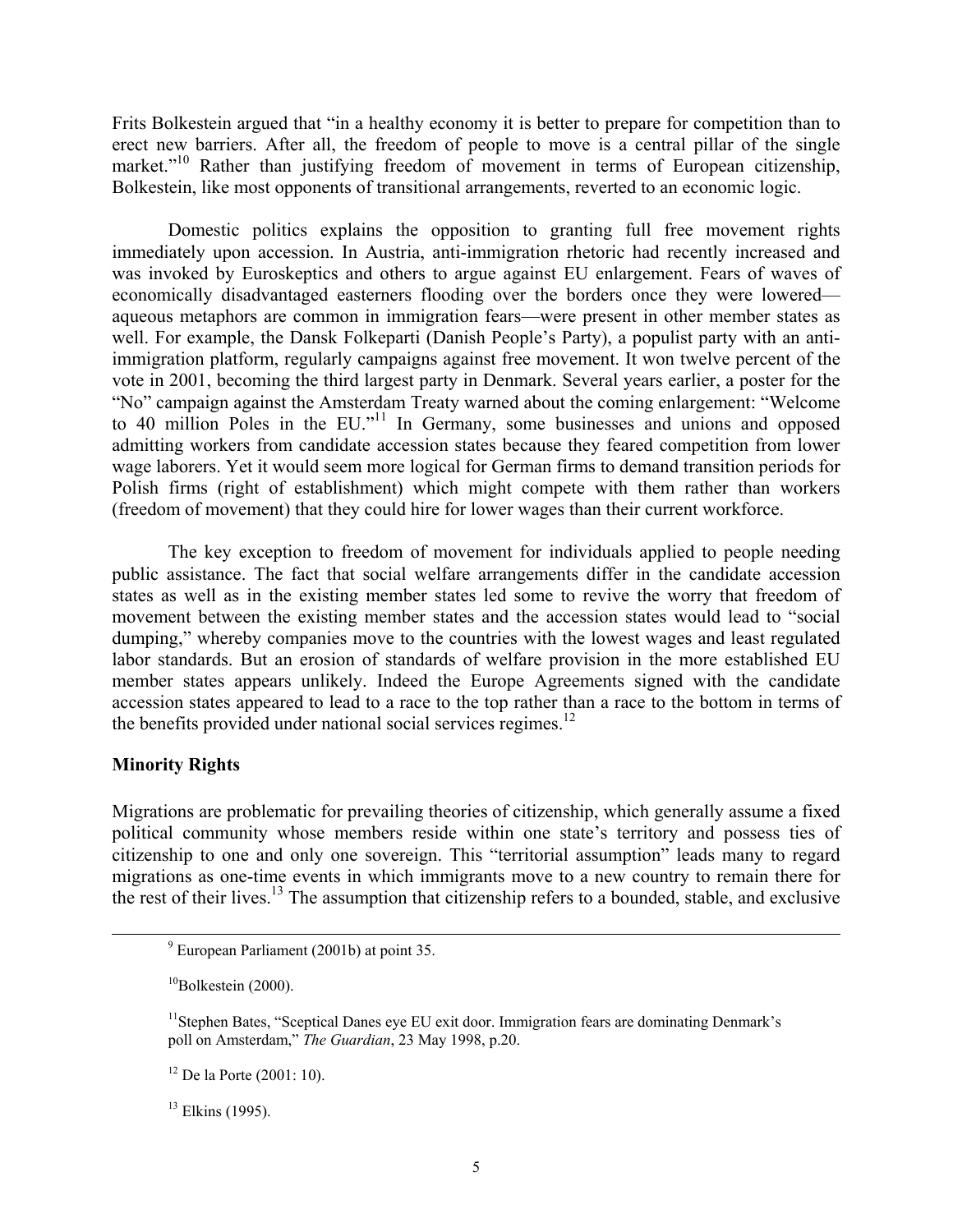form of political community continues to inform political philosophy, and thus issues of justice and community membership. In this context, the extent of assimilation or acculturation which can be requested or required of new citizens is a key concern.<sup>14</sup> But the assumption of bounded political communities is empirically unsound, particularly in central and eastern Europe.

The existence of many overlapping ethnic groups defines central and eastern Europe. Anyone studying the region's history is struck immediately by the wealth of literature on minorities. There are countless detailed ethnographic studies of the history of various minorities, including studies of the situation of minorities under Communism. [15 A](#page-8-1) glance at a historical atlas containing maps of ethnicity shows a patchwork quilt in central and eastern Europe. This pattern has been simplified somewhat, particularly following the Second World War, but important minority populations still exist both within and beyond the new member states.

One reason for the insistence that candidates states protect minority rights *before* accession was to diminish the chance of an exodus of minority populations. A pertinent example of what worried existing member states is attempts by Roma residing across the region to emigrate west. Following Czech commercial television station TV Nova's 1997 broadcast of a misleading documentary about how Roma could easily emigrate to Canada, there was a dramatic increase in the number of Roma launching immigration and refugee claims, and the Canadian government reintroduced a visa requirement for Czech citizens. Shortly thereafter, when a similar TV Nova documentary promoting the UK as an immigrant's paradise for Roma led to a spike in immigration claims, the UK imposed a visa requirement on Slovak citizens.<sup>16</sup> Various EU member states subsequently reimposed or refused to lift visa requirements on citizens of the Czech Republic, Slovakia, Hungary, Romania, and Bulgaria. This affected not only immigration visas but also travel visas. The reimposition of visa requirements for citizens wishing to travel in the EU increased tension between the majority populations, who generally perceived Roma emigration as economically motivated, and the Roma, who pointed to discrimination as a key factor for their desire to emigrate.<sup>17</sup> As the risk of high levels of Roma immigration seemed less likely, EU member states gradually lifted the visa requirements, but the emphasis on promoting minority rights in candidate states as a means to discourage emigration persisted throughout the accession negotiations.<sup>[18](#page-8-4)</sup>

Most of the studies of freedom of movement focus on the potential for migration from the accession states to the existing EU member states, but freedom of movement is not necessarily a one-way flow from the new member states to the existing ones. Some member states were apprehensive about immigration from the existing member states. For example, Malta was

<span id="page-8-2"></span> $16$ Čulík (1999)

<span id="page-8-3"></span>17 Vašecka (2001: 21).

<span id="page-8-0"></span> $14$  Habermas (1994).

<span id="page-8-1"></span><sup>&</sup>lt;sup>15</sup>See, for example, King (1973).

<span id="page-8-4"></span><sup>&</sup>lt;sup>18</sup> Council Regulation (EC) No. 539/2001 of 15 March 2001 listing the third countries whose nationals must be in possession of visas when crossing the external borders and those whose nationals are exempt from that requirement.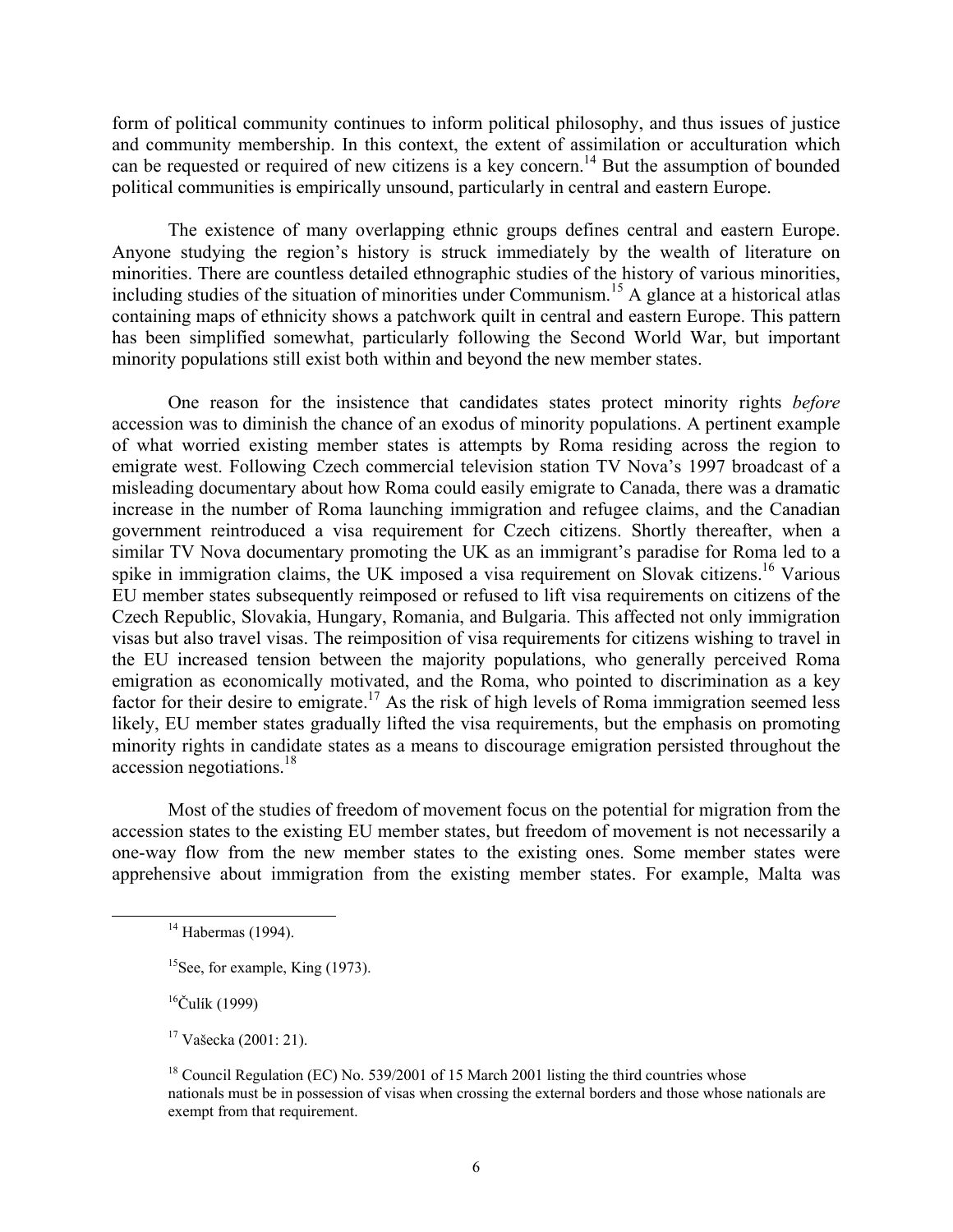concerned that large numbers of nationals of existing EU member states will move into its territory following enlargement. Given Malta's small population, the existing member states were not worried about immigration from Malta. But Malta pushed for and obtained a "safeguard mechanism to be adopted on the freedom of movement of workers taking into consideration the disruption of the labor market in Malta in the event of a high inflow of workers following accession.["19](#page-9-0) Similarly, it is conceivable that, for example, municipalities in the Czech Republic might worry about German citizens moving to border areas and gaining control of the municipal councils[.20](#page-9-1) A final type of free movement is possible: movement between the new member states. Consider, for example, the potential impact of granting Slovak citizens the right to live and work in Hungary—and vice versa.

### **Consequences of Enlargement for Free Movement**

How will enlargement affect the future development of freedom of movement and, more generally, of EU citizenship? On the one hand, enlargement might not change the nature of integration. New states periodically joining the Union complicate the ways in which decisions about how best to further integrate are made, but this does not change the speed or scope of integration. On the other, enlargement might require slowing down integration. This tension is captured in the famous exchange between former External Affairs Commissioner Hans van den Broek and former Czech Prime Minister Vaclav Klaus: Van den Broek responded to Klaus' adamant denial that enlargement would be difficult with the observation that "it is not the European Union that is joining the Czech Republic."<sup>21</sup> His reply reflects the concern that a choice is necessary between deepening and widening. Either the EU proceeds with further integration (deepening) or it expands the number of member states (widening). The two cannot, in the logic of this formulation, coexist. The enlargement process will necessarily lead to a cessation, for some period of time, of further integration. In the area of freedom of movement and perhaps in the field of EU citizenship more generally, enlargement will likely complicate, but certainly not stop, the various integration processes underway.

The meaning and development of citizenship in central and eastern Europe raises special problems. With the exception of Malta, all of the new member states developed out of the decay and fall of three empires: the Russian empire, the Austro-Hungarian empire, and the Ottoman empire. Demographic movements and developments within these imperial realms were complex, and the relationship of the individual to political authority equally so. Recalling the distinction between state formation and empire building, some question the extent to which "western" notions of citizenship apply within the new member states. $22$ 

Again with the exception of Malta, this time expanded to include Cyprus and Turkey, all of the accession countries were until 1989 part of the Soviet bloc. Communist rule has certainly affected central and eastern European law, but the effects on citizenship policy are unclear. It is

<span id="page-9-0"></span> <sup>19</sup> European Parliament (2001a) at point 19.

<span id="page-9-1"></span> $^{20}$ I thank Jean Laponce for a discussion on this matter.

<span id="page-9-2"></span> $21$ See footnote 1.

<span id="page-9-3"></span> $^{22}$ For one work distinguishing state formation and empire building, see Motyl (1999).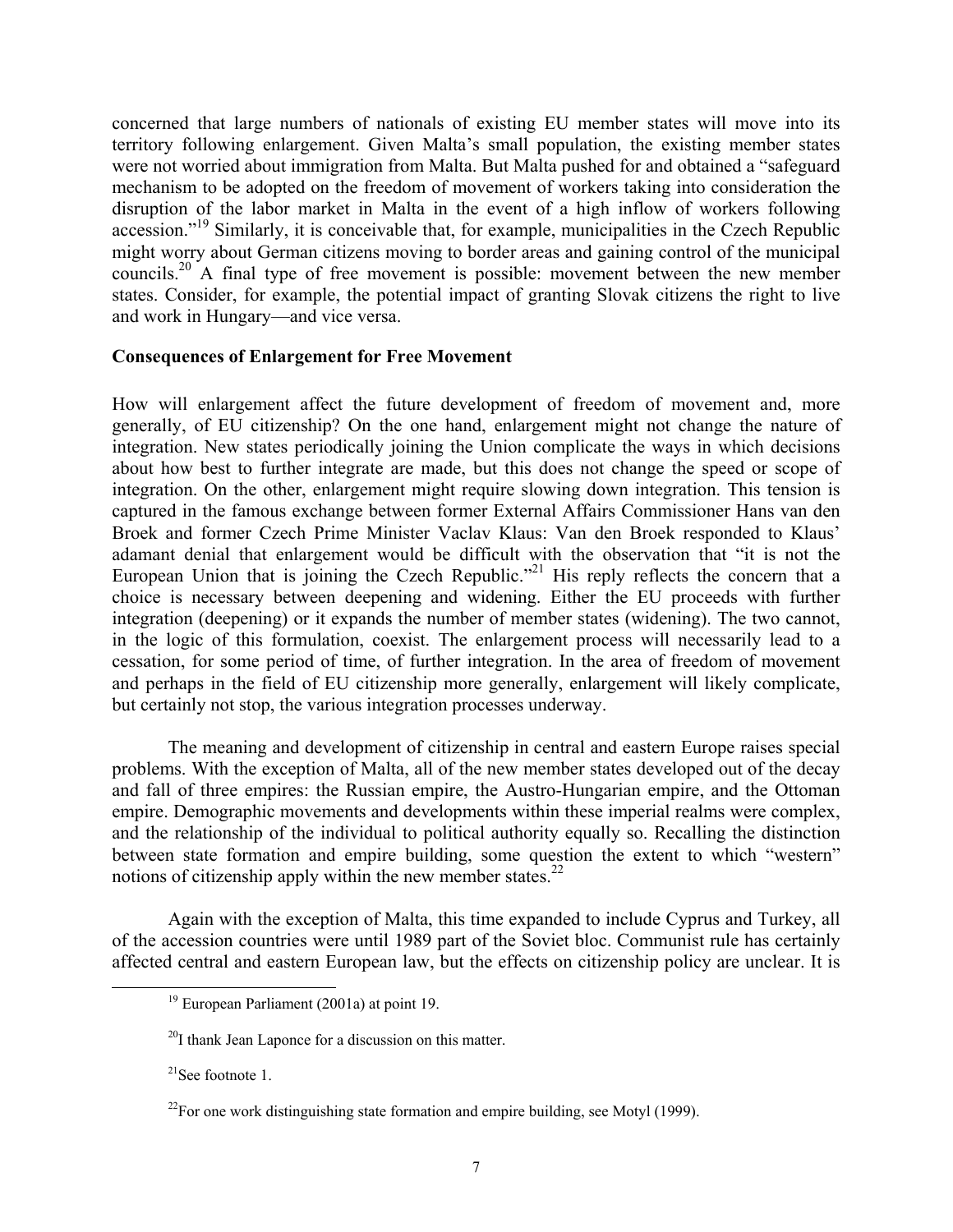true that there is no single model of central and east European citizenship, just as there is no single model of west European citizenship. In terms of policy convergence, however, existing member states may have to start grappling with the legacies of Communist-inspired or preexisting collectivist notions of the relationship of the individual to political authority. Some authors argue that the "Central-Eastern European countries have preserved (frozen, as it were, through the socialist period) a pre-World War Two version of the state and citizenship, in which the former is clearly the leading actor."<sup>23</sup> Taking this seriously, the new accession states may have even more difficulty applying the *acquis communautaire* regarding individual rights than the existing member states.

Another key issue is border security. There is a perceived tension between the demands of upholding the safety and confidence of the existing EU citizens and the desire to maintain current levels of cross-border interactions in the regions that will come to constitute the new frontiers of the EU. As the Commission notes, on "the one hand, enlargement should not cause any new division of Europe, especially in regions where close links exist. On the other hand, the future external border of the Union must meet the security needs of today's EU citizens."<sup>24</sup> In other words, the eastern borders of the new member states will take on new significance upon accession.

States that currently participate in the Schengen system—removing internal border controls while coordinating external border controls—are likely to resist the adhesion of the new member states until these can demonstrate that they are able to fully apply Schengen standards.<sup>25</sup> In order to speed the process and ease the fears of existing Schengen members concerning the candidate accession states' ability to control their borders, the Commission has spent considerable resources to support the central European candidate countries in adopting and implementing the body of EU law in the field of migration, visa and external border control management.<sup>26</sup> The Schengen system will eventually apply to all new member states, but full participation in it will be based on a two-step process. "The new Member States will first need to achieve a high level of external border control upon accession whereas the lifting of internal border controls with current Member States will take place only at a later stage, subject to a separate decision by the Council."<sup>27</sup>

Borders which were established and have been enforced since the decline of the three empires—those between the new member states—will once again fade in importance. After a century of very restrictive border controls, those areas of central and eastern Europe which have joined the Union will once again become a space in which migrations can occur with little hindrance from political authority. The demographic and political consequences of this development remain to be seen.

<span id="page-10-0"></span><sup>&</sup>lt;sup>23</sup>Castle-Kanerova and Jordan (2001: 132).

<span id="page-10-1"></span> <sup>24</sup>Commission of the European Communities (2001b).

<span id="page-10-2"></span> $^{25}$ Maas (2005)

<span id="page-10-3"></span> $26$ Commission of the European Communities (2001c).

<span id="page-10-4"></span><sup>&</sup>lt;sup>27</sup>Commission of the European Communities (2001f: 5).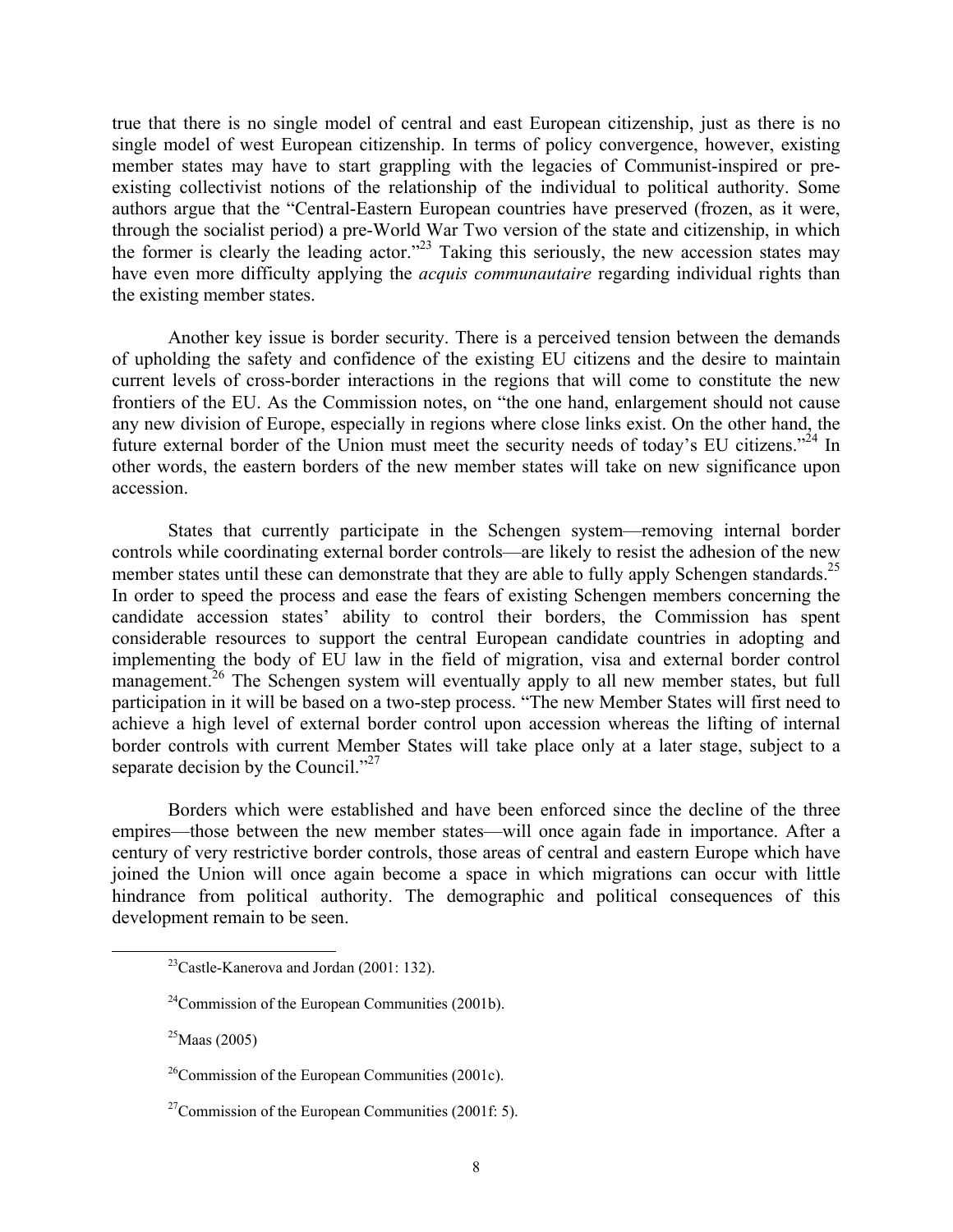### **Enlargement and Citizenship**

Historical parallels can illuminate the proper relationship between enlargement and citizenship. Take, for example, US President Thomas Jefferson's 1803 purchase of territory from the French government of Napoleon Bonaparte, doubling the size of the US. Although the Louisiana Purchase treaty stipulated that the inhabitants of the territories would "be incorporated in the Union of the United States, and admitted as soon as possible, according to the principles of the Federal constitution, to the enjoyment of all the rights, advantages, and immunities of citizens of the United States," there was a lengthy debate in Congress about whether the treaty could grant US citizenship.<sup>28</sup> As one Senator noted, bestowing citizenship by treaty was unconstitutional: "We can hold territory; but to admit the inhabitants into the Union, to make citizens of them, and States, by treaty, we cannot constitutionally do."<sup>29</sup> In response, newly elected Senator John Quincy Adams proposed a constitutional amendment giving Congress the authority to incorporate new territories into the Union and bestow citizenship on the inhabitants of those territories.<sup>30</sup> His proposal was rejected, and there followed lengthy debates before the issue was finally settled. The question of whether the EU can simply bestow citizenship with the enlargement treaties was not raised, although the underlying dynamic is the same as it was with the Louisiana Purchase: the extension of the polity to new territory, and the granting of rights to the inhabitants of those territories.

The accession of new member states is not a one-time event but rather a gradual process, as the protracted negotiations on implementing the *acquis communautaire* indicate. Though it is difficult to conceive of citizenship in terms of a gradual process, the extension of EU citizenship rights to citizens of new member states *is* proceeding in stages, as this paper's discussion of the free movement of workers demonstrates. Yet citizenship is usually seen as a unitary status: either one is a citizen or one is not. That is not the way to think of citizenship in this case, because the current enlargement involves step-by-step extension of rights to individuals.

Most analyses of EU enlargement focus on economics. This paper's focus on citizenship opens up a wide range of social and political factors. Analyzing citizenship means going well beyond describing the "technical, depoliticized process of exporting the Union's *acquis communautaire.*" [31](#page-11-3) Enlargement forces a new examination of the content and meaning of EU citizenship. The question of whether there are some core rights and some auxillary ones is raised when the key right of EU citizenship—the right to move and take up residence—is denied to at least one important category of individuals: migrant workers from accession countries. EU citizenship is not a fixed category. Its meaning is contested by the various EU institutions, national governments, groups, and individuals, and this contestation is a key to understanding European integration. By highlighting the contestation, the enlargement process illuminates the nature of European integration. The challenge of enlargement of the Union from fifteen member states to twenty-five or more, coupled with the prohibition of discrimination on the grounds of

<span id="page-11-0"></span> <sup>28</sup> Cleveland (2002: 171-81)

<span id="page-11-2"></span><span id="page-11-1"></span><sup>&</sup>lt;sup>29</sup>Senator Uriah Tracy of Connecticut, cited in Cleveland (2002: note 1177)

 $30$ Cleveland (2002: note 1178)

<span id="page-11-3"></span> $31$ Jileva (2002).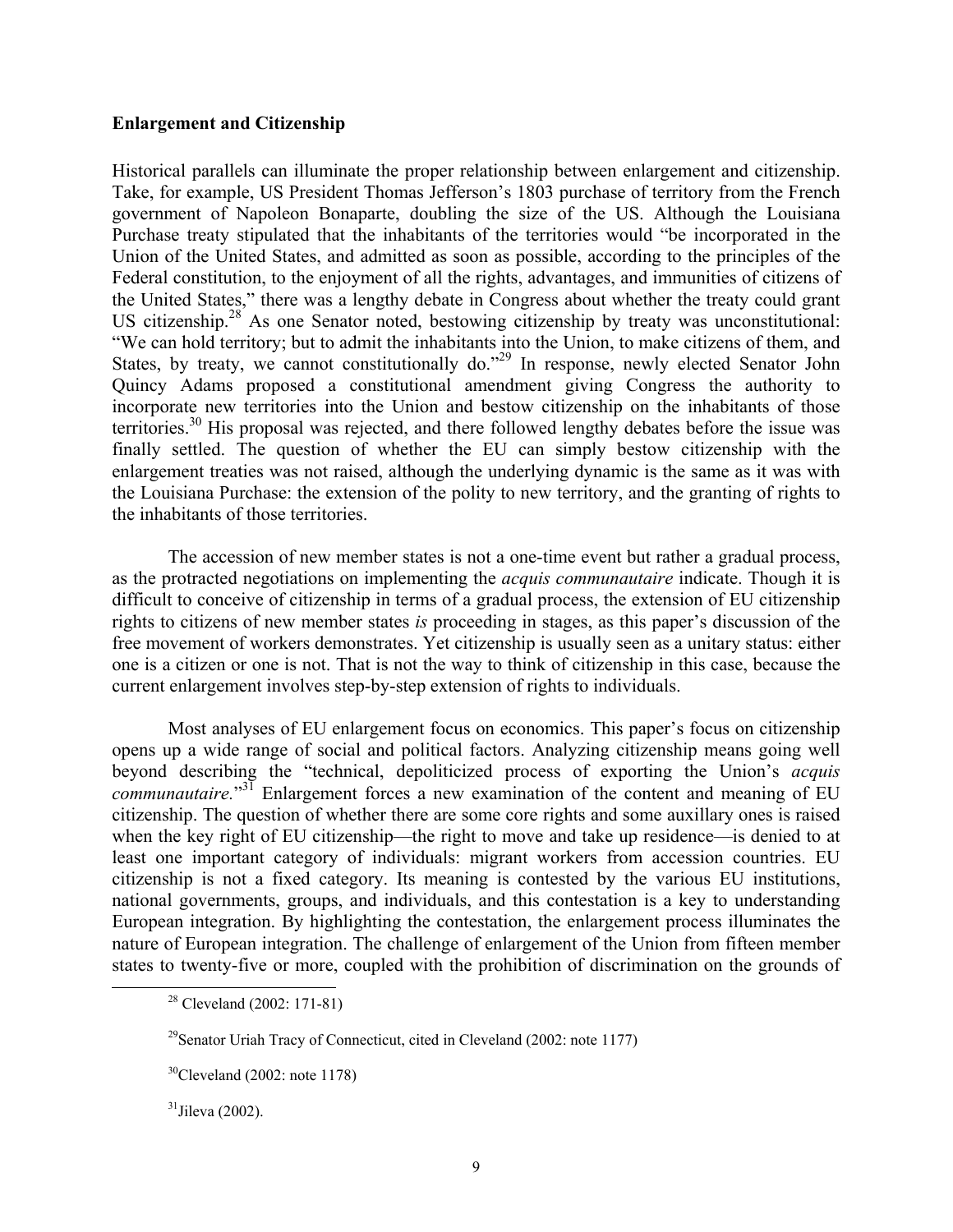nationality, ensures that the "dynamic institution" of EU citizenship has not yet reached a stable equilibrium.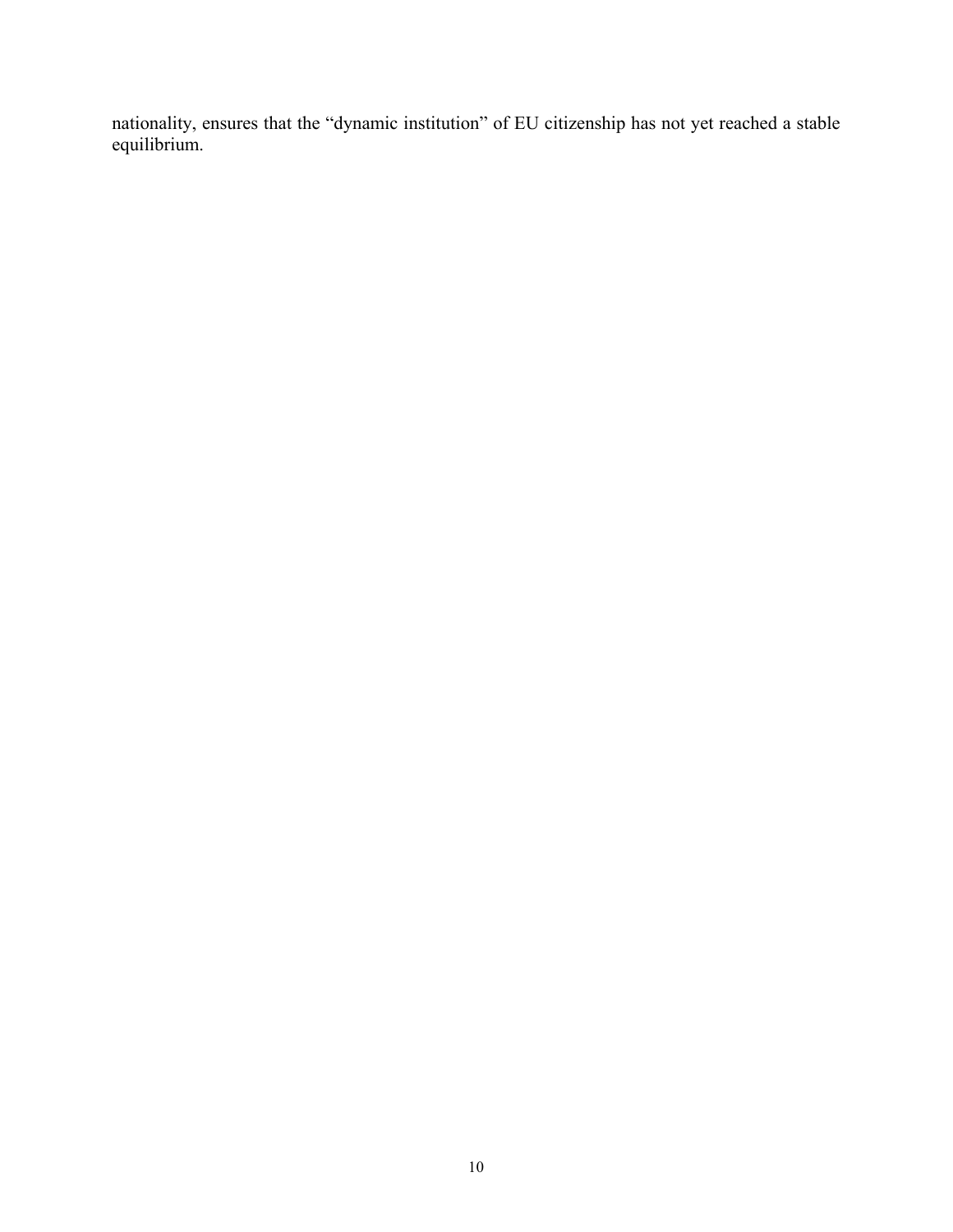### **Bibliography**

- Bolkestein, Frits 2000, De uitbreiding en het effect ervan op de vrijheden van de interne markt. Beraad voor de bouw, The Hague, [http://europa.eu.int/comm/internal\\_market/en/speeches/spch363nl.pdf](http://europa.eu.int/comm/internal_market/en/speeches/spch363nl.pdf).
- Castle-Kanerova, Mita, and Bill Jordan 2001, The Social Citizen? *Citizenship and Governance in the European Union*. ed. Richard Bellamy and Alex Warleigh. London and New York, Continuum.
- Cleveland, Sarah H. 2002, Powers Inherent in Sovereignty: Indians, Aliens, Territories, and the Nineteenth Century Origins of Plenary Power over Foreign Affairs. *Texas Law Review* 81(1): 1-284.
- Commission of the European Communities 2001a, Commission proposes transition periods for purchase of real estate in candidate countries. IP/01/645. 4 May.
- 2001b, Commission welcomes progress of accession negotiations since adoption of the 'road map'. IP/01/1356. 2 October.
- ——— 2001c, Enlargement: Commission proposes flexible transitional arrangements for the free movement of workers. IP/01/561. 11 April.
	- ——— 2001d, *The Free Movement of Workers in the Context of Enlargement*.
	- ——— 2001e, The Free Movement of Workers in the Context of Enlargement. Information Note. 6 March.
- —— 2001f, Making a success of enlargement: Strategy Paper and Report of the European Commission on the progress towards accession by each of the candidate countries. COM(2001) 700. 13 November.
- Čulík, Jan 1999, Race Relations. *Central Europe Review* 1(18).
- De la Porte, Caroline 2001, De inzet van de sociale dimensie van de uitbreiding en de toekomstverwachtingen. *Belgisch Tijdschrift voor Sociale Zekerheid* 43.
- Elkins, David J. 1995, *Beyond Sovereignty: Territory and Political Economy in the Twenty-first Century*. Toronto: University of Toronto Press.
- European Parliament 2001a, *European Parliament resolution on Malta's application for membership of the European Union, and the state of negotiations A5-0262/2001*.
- ——— 2001b, *European Parliament resolution on the enlargement of the European Union B5- 0538/2001*.
- Habermas, Jürgen 1994, Immigration, Citizenship and National Identity. *Multiculturalism: Examining the Politics of Recognition*. ed. Amy Gutmann. Princeton, Princeton University Press.
- Jileva, Elena 2002, Larger than the European Union: The Emerging EU Migration Regime and Enlargement. *Migration and the Externalities of European Integration*. ed. Sandra Lavenex and Emek M. Uçarer. Lanham MD, Lexington Books.
- King, Robert R. 1973, *Minorities under Communism: Nationalities as a Source of Tension among Balkan Communist States*. Cambridge MA: Harvard University Press.
- Maas, Willem 2005, Freedom of Movement Inside 'Fortress Europe'. *Global Surveillance: Borders, Security, Identity*. ed. Elia Zureik and Mark B. Salter. Devon UK, Willan Publishing.
- Motyl, Alexander J. 1999, *Revolutions, Nations, Empires: Conceptual Limits and Theoretical Possibilities*. New York: Columbia University Press.